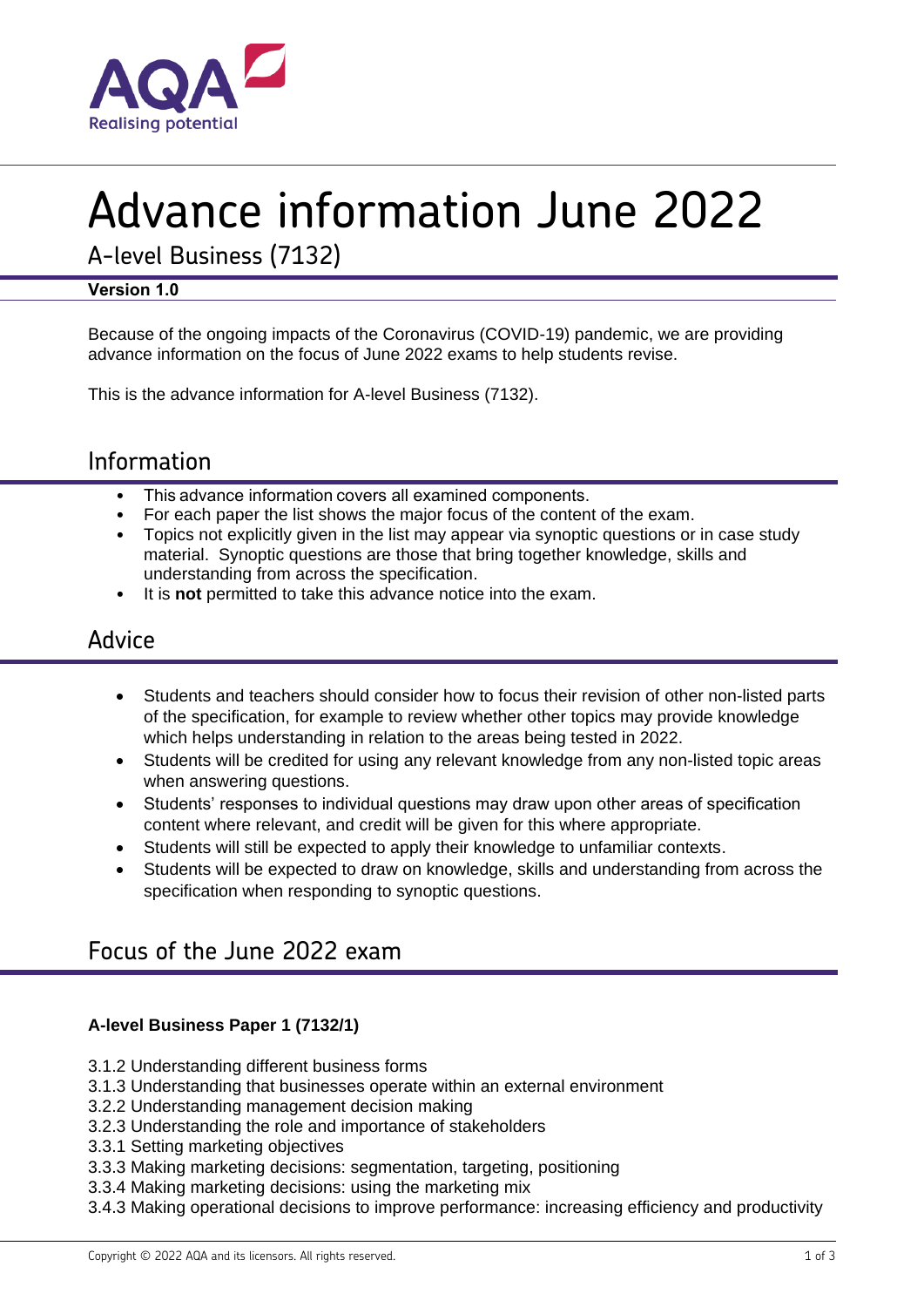3.4.4 Making operational decisions to improve performance: improving quality

- 3.5.1 Setting financial objectives
- 3.5.2 Analysing financial performance
- 3.5.3 Making financial decisions: sources of finance
- 3.5.4 Making financial decisions: improving cash flow and profits
- 3.6.2 Analysing human resource performance

3.6.3 Making human resource decisions: improving organisational design and managing the human resource flow

3.7.1 Mission, corporate objectives and strategy

3.7.2 Analysing the existing internal position of a business to assess strengths and weaknesses: financial ratio analysis

3.7.3 Analysing the existing internal position of a business to assess strengths and weaknesses: overall performance

3.7.4 Analysing the external environment to assess opportunities and threats: political and legal change

3.8.1 Strategic direction: choosing which markets to compete in and what products to offer

3.8.2 Strategic positioning: choosing how to compete

- 3.9.1 Assessing a change in scale
- 3.9.4 Assessing greater use of digital technology
- 3.10.1 Managing change
- 3.10.3 Managing strategic implementation
- 3.10.4 Problems with strategy and why strategies fail

**Quantitative Skills** 

Calculate, use and understand ratios, averages and fractions

- Calculate, use and understand percentages and percentage changes
- Construct and interpret a range of standard graphical forms

Calculate cost, revenue, profit and break-even

Interpret, apply and analyse information in written, graphical and numerical forms

## **A-level Business Paper 2 (7132/2)**

- 3.1.2 Understanding different business forms
- 3.3.1 Setting marketing objectives
- 3.3.2 Understanding markets and customers
- 3.3.3 Making marketing decisions: segmentation, targeting, positioning
- 3.3.4 Making marketing decisions: using the marketing mix

3.4.5 Making operational decisions to improve performance: managing inventory and supply chains

- 3.6.4 Making human resource decisions: improving motivation and engagement
- 3.7.5 Analysing the external environment to assess opportunities and threats: economic change
- 3.8.1 Strategic direction: choosing which markets to compete in and what products to offer
- 3.9.1 Assessing a change in scale
- 3.10.4 Problems with strategy and why strategies fail

#### Quantitative Skills

Calculate, use and understand percentages and percentage changes

Construct and interpret a range of standard graphical forms

Interpret values of price and income elasticity of demand

Use and interpret quantitative and non-quantitative information in order to make decisions Interpret, apply and analyse information in written, graphical and numerical forms